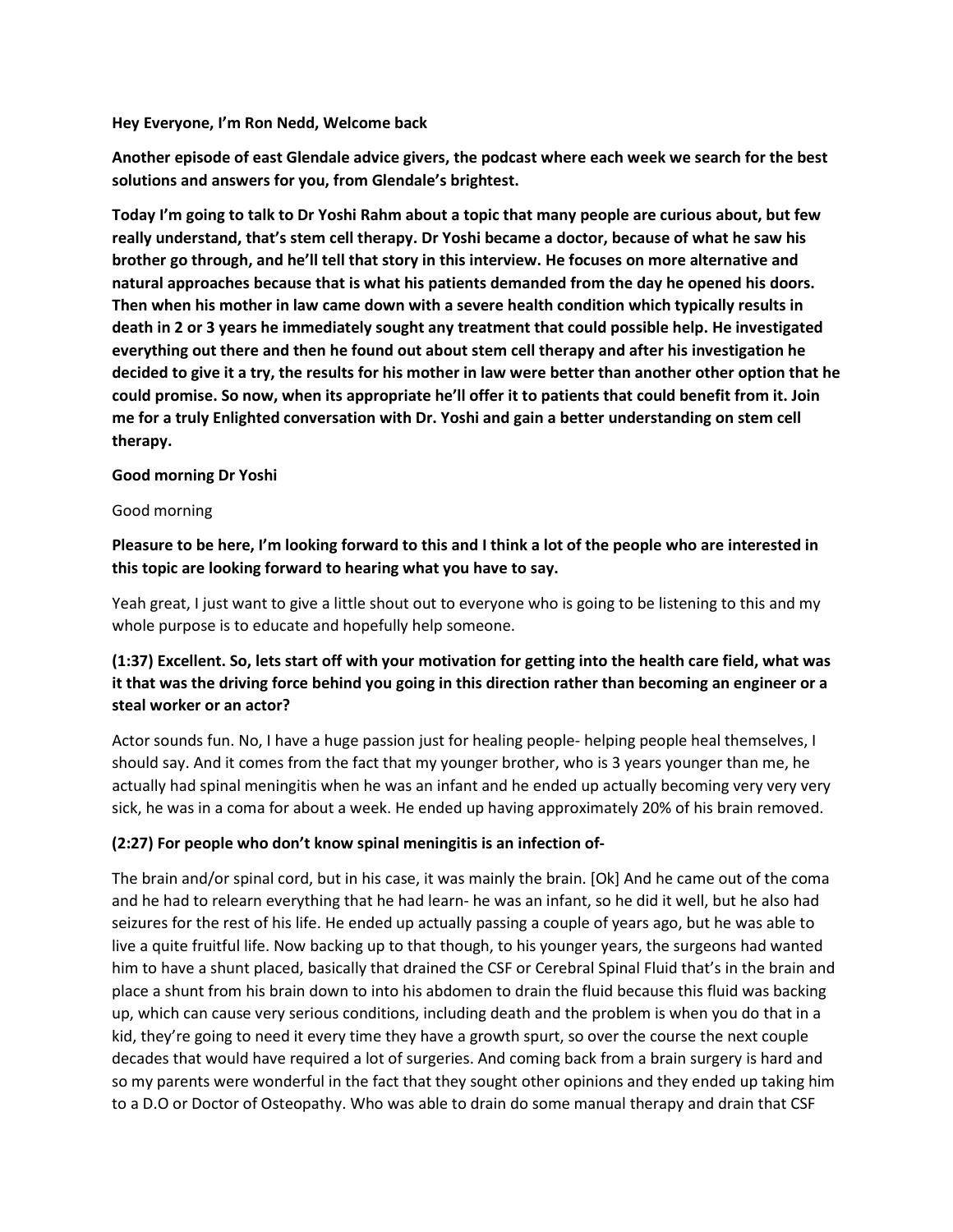from his brain and a totally natural way. He would see my brother for once a week for a long time, but they were able to get away with not having to perform any surgeries, at all. So, I grew up kind of understanding that there were these other alternatives to conventional western allopathic medicine which we obviously need, it saved my brothers life. He needed that brain surgery, they needed to get rid of that infection and there was probably no alternative type of therapy that was going to save his life at that point in time, however after that acute or sudden sickly situation going the alternative route really served him. So, it was a great marriage between the conventional western and alternative modalities and so I grew up wanting to pursue health. And choosing to go to a D.O school and becoming a doctor of osteopathy was what I wanted to do and I actually did not apply MDA schools, for those of you who don't know, because especially of a lot of people in California don't know, there are two types of physicians in the US and their pretty similar with a difference; MD's which most people know about and then there's D.O's who get the same exact training that MD's get, but then they also get an extra 200 hours in manual therapy. So, we have a little bit of better understanding of, I would say, the muscularskeletal system, nervous system, as well as manual modalities that might be able to alleviate some more physical symptoms

**(5:36) Ok sow when you say manual, you mean spinal manipulation** (Correct)

**And other joints?** (Yes)

**(5:40) So similar to what my degree is which is a DC degree Doctor of chiropractic, except we don't get the surgical and pharmaceutical training that is obtained in medical schools or osteopathic schools**  (correct)

**(5:55) So your kind of in between medical and chiropractic, because you're able to do what medical doctors do and you're able to do a similar thing that chiropractic does.** (correct)

**So that clarifies that, so what explains how you went in this direction, because of what your brother went through and what you saw as far as the help that he received from the osteopath that helped him out** (exactly) **(6:20) Ok, now you opened your practice how long ago?**

In 2011, currently we practice integrative medicine or family physician, so there is myself and Dr Ann Kuo and we are both family physician, so we see everyone from young people, newborns, to the elderly and for all kinds of conditions. But we do practice it with an integrative aspect and so we're able to draw upon other healing modalities from chiropractors, so we won't always perform these other modalities necessarily, but we have a much better understanding than most MD's do. So, we know when to refer appropriate (i.e. to a massage therapist, to a cranial psycho-therapist, to a chiropractor, to an acupuncture, etc. etc.) And we practice with functional medicine approach, which is really trying to find the root cause for diseases or medical conditions that come. I'll usually give some explain like, "you don't have arthritis because you have lack of Tylenol floating around in your system" there is a reason why you have that arthritis and so we try to figure that out.

**(7:27) That's a good point because I can't remember whether it was my brother or someone else that used to always say "you don't get headaches from an aspirin deficiency"** (exactly) **So that was very good and a lot of this came about because when you opened your practice in 2011, you were mentioning to me that you found out there was a lot of demand for a holistic approach from the people that were coming in.**

Yes, I put my website together- because I was interested in more alternative or integrative approach or functional medicine approach- but I put my website together, really saying that and then it turned out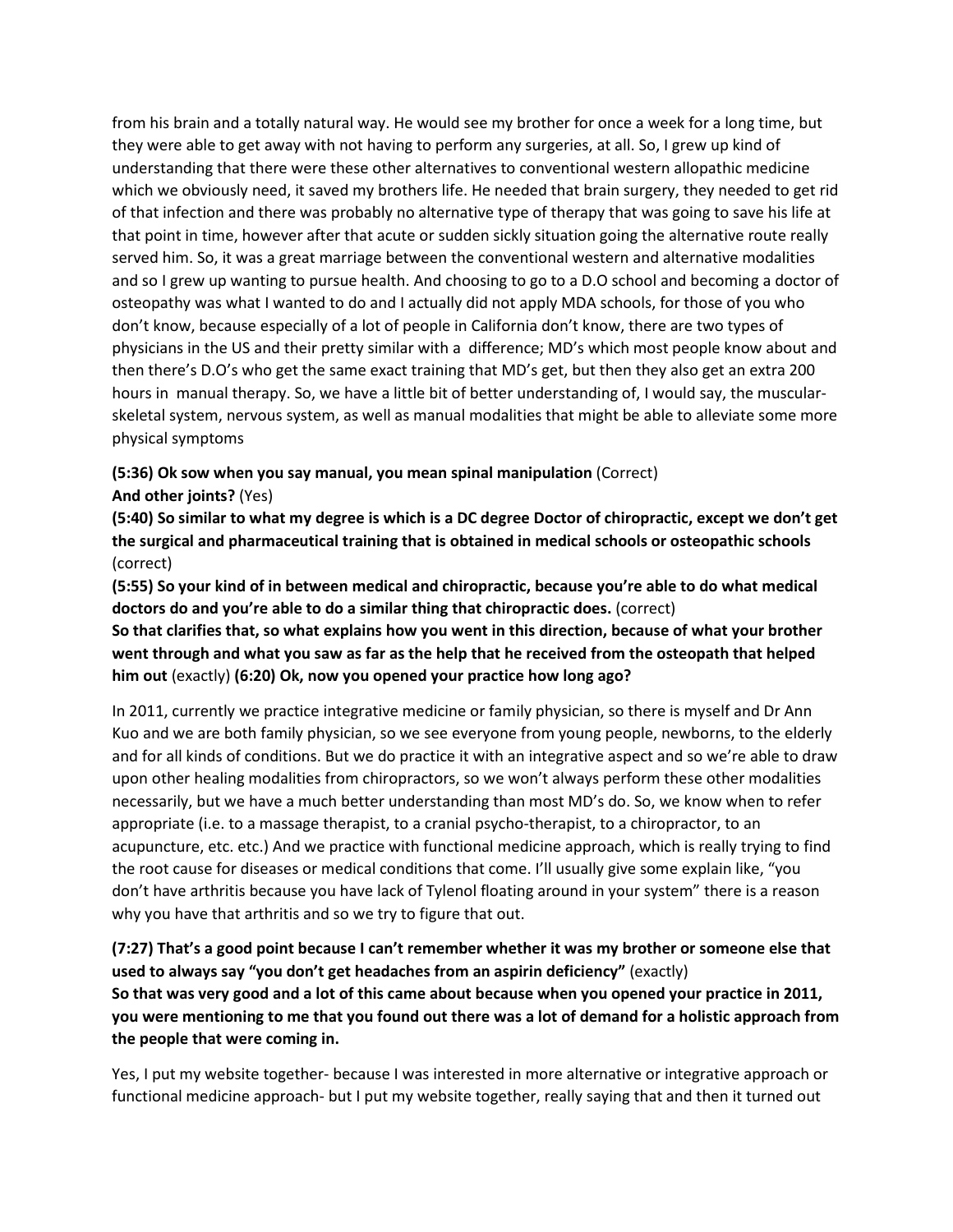that 9/10 who were coming to me in the beginning of my practice, were really coming to me for that alternative or holistic view point and so I said to myself, real quickly, I better get a lot of extra training and I spent that first year or two in practice, taking tons or additional courses. So, I really went through medical school, went through internship, residency, and then I went through a crap ton of other certifications, just to gain more knowledge about how the body really works. I would say honestly, I use 5% of what I learned in medical schools and residency and most of how I practice medicine is what I gained and what I've learned since I've graduated as a resident.

#### **(08:56) That's great and you work with Dr Morovati to some extent?**

Yeah, Dr Morovati, he's a wonderful chiropractor and a wonderful person, wonderful human being as well. I just love his philosophy, he's close by. Our offices are very close to each other, about a block or two away from each other. I refer to him.

**(9:09) Yes, I found about you, through Dr Morovati when I interviewed him on the podcast and it seems that you both have a similar view of how people should be treated, which is nice because it gives you someone to work with and someone close by that you can talk to, that looks at things the same way. Whereas a lot of times, your peers almost will either shun you or not quite agree with your approach or feel that you should do things just the standard conventional and that does not help at all.**

Yeah and its interesting, because anyone going into the health care field typically really is there because they want to help people. But Also, we only know what we know, and we don't know what we don't know. Doctors typically if they don't know something or understand a recommendation that another health care provider suggested to a patient, the first response "well, don't do that" because we want to cover our butts, but that doesn't serve the patient. Ultimately, its always about the people walking through this door, that's who we want to serve. Sometimes I can't serve that person best, sometimes Dr. Kuo can't serve that person best. Sometimes that might be for Dr. Morovati or vice versa or for some other health care practitioner.

## **(10:40) Absolutely. Now what are the types of services and type of care that you've added to your practice to meet that demand that you found as far as people wanting more holistic type care?**

General principal of how we practice medicine here, tends to be, sometimes we just get people that want to get their drug, their prescription, and kind of a pros vs cons conversation, that's fine if that's what the person is looking for. Most people though again, are wanting alternative approach and so generally we're going to recommend more life style modifications, working with movement, and nutrition of course is a huge piece of that. And then we're going to move on to using more natural remedies; minerals, vitamins, maybe get into herbs. And then generally move more on to the allopathic or conventional medicinal modalities. So, during the course since 2011 we've added in IV Nutrition as a possible modality to use at times, we have electromagnetic field therapy, we do prolozone therapy, which is where we inject into joints or soft tissues; Ozone homeopathic remedies, some minerals, vitamins- can be a great modality to help aches and pains. Often, in conjunction with manual therapy, sometimes not needed- really depends on the person. One of the more interesting things that we've added in recently in the last year is stem cell therapy.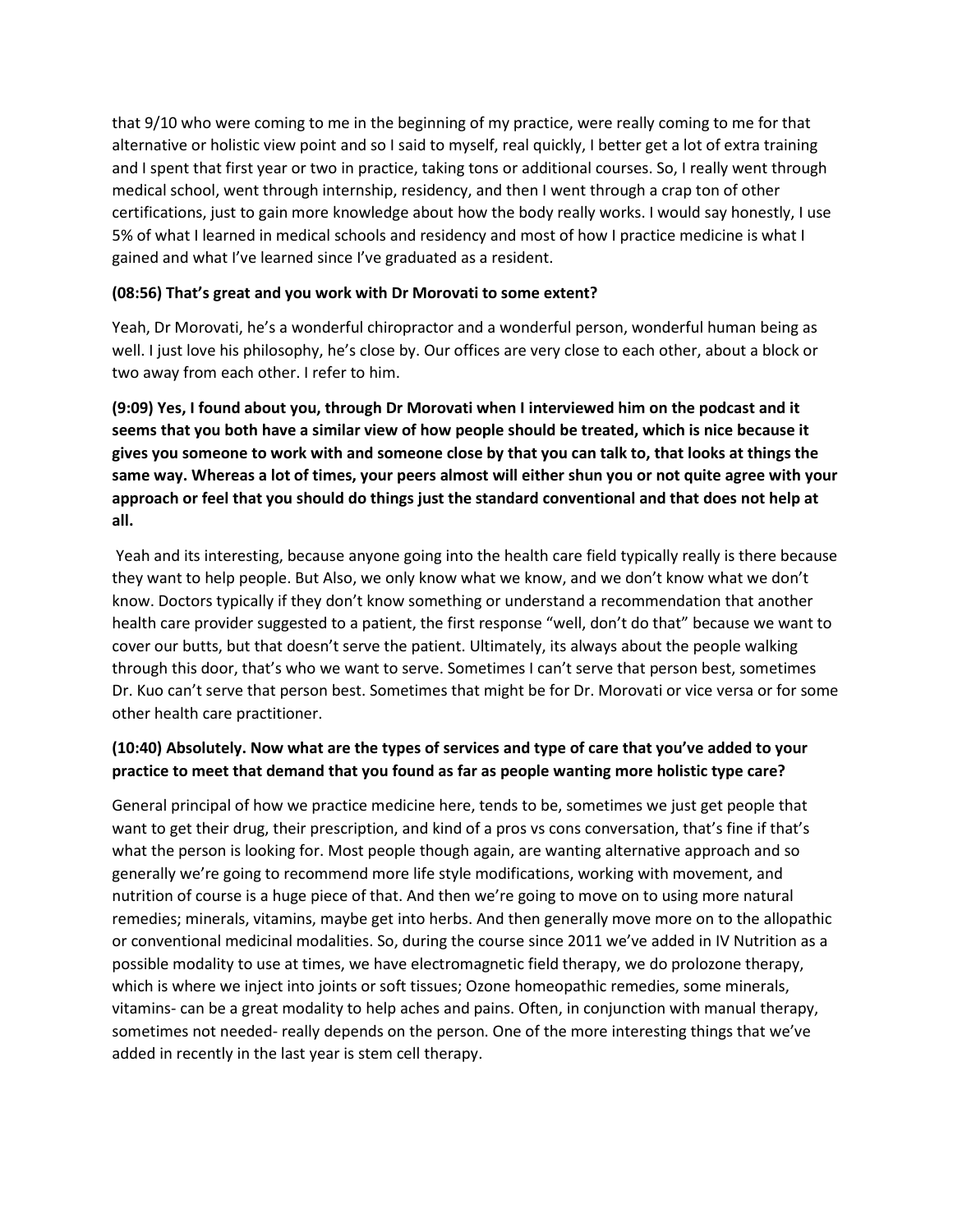## **(12:10) And we're going to get into detail on that, but I want to go back to the first one, which was Nutritional IV Therapy?**

## **Is that like large doses of Vitamin C, and I think there's another called Myer's Cocktail?** (Yes) **So those are the types of things that you do?**

Yes, and if someone comes into us and they have a severe gut problem or they're not able to absorb the nutrients that they put in, because what we put into our hatch (i.e. mouth) is really important. Good nutrition is important, but some people are in an unfortunate circumstance where they might not be able to absorb that nutrition. So that would be one example where doing some IV Nutritional Therapies that might include high dose vitamin C, or minerals, or vitamins added in, or glutathione- which is one of the body's main anti-oxidant. It can be wonderful in that regard, maybe for someone suffering from chronic fatigue syndrome, chronic Lyme disease, there's a lot of conditions- a lot of auto-immune conditions especially, can really benefit from IV Nutrition.

## **Even with something like Ammonia, you don't want to mess around with Ammonia, but I've known people who have gone in and got the Vitamin C, that just helped them come out of it very quickly.**

Yeah and that goes whether if you end up using an antibiotic or not, the IV Nutritional Therapies, they can help you recover a lot faster. If not if not combat that initial infection alone.

## **Yes, I know a lot of doctors use that and I know how valid of a therapy that is. A lot of people don't realize that they could get something like that and its very simple to do and it's not hugely expensive.**

It's cost effective, that what's you want. **(Right)** You always want cost effective.

# **(14:14) Absolutely. Now you mentioned that you got into stem cell therapy about a year ago. So how did you get into that, because you gave the explanation of your brother's story and how that influenced your direction and going into a natural approach, an osteopathic approach. What caused you to look into stem cell therapy?**

You know, it's an interesting story, I'm a physician, so I know a decent amount stem cells, but I honestly did not know that much about it a little over a year ago. That's when my mother in law, whom I totally adore- mostly because she takes care of our kids, just kidding- I actually really adore her, she was diagnosed with idiopathic pulmonary fibrosis or IPF for short, that is basically a slow scarring of the lung tissue, typically over about a 3 to 5-year period and then you suffocate to death or you get a lung transplant. Which you want to avoid organ transplants as much as possible

**(15:14) I want to avoid surgeries as much as possible, even when you are mentioning about your brother- and this is a phycological thing for me, but its also a realistic thing from when my mother was in the hospital before she passed away, the risk of infection or doctor error or problems coming from being in the hospital or having surgery are very high. So, it's not just an opinion that I don't like surgeries, its realistic that those things can cause problems, so you're correct, if there is an alternative way of dealing with something that doesn't require hospitalization or surgery- it reduces a lot of risk.\**

Oh absolutely, its interesting, its been documented over 100,000 people die every year in the US due to doctor error, medication-prescription error, nursing error. 100,000 people is a lot of people in the US, that's approximate 2,000 people every week. So yes, our allopathic medicine has this potential to save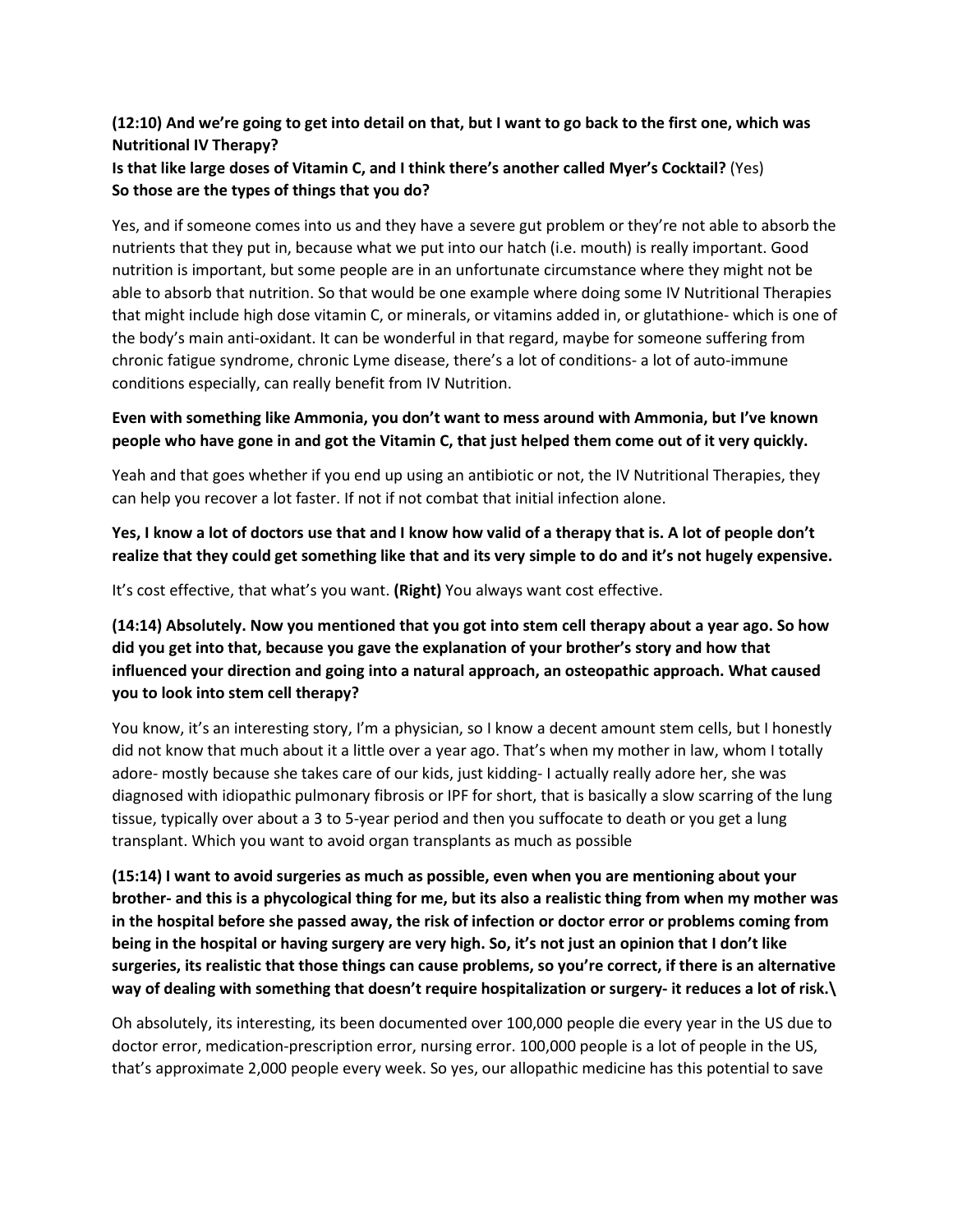lives absolutely, but there's also real down side, potential down side. Its always a risk vs benefits, avoid surgery, whenever possible.

# **(16:37) Definitely, so you were saying that that was one of the things you were looking at as a way of helping your mother in law because of the idea of a lung transplant down the road. First, you don't know if she would be able to find them in time? A set of lungs? And the other thing is the risk involved, so continue you on what that caused you to do as far as your study and your approach.**

I should mention that probably around 2015/2016 they came out with heavy duty medications, cost approximate 8,000 dollars a month for IPF and both are shown to likely prolong that typically 3 to 5-year death rate and draw it out another couple of years. A medication that would prolong life, which is great, when you got nothing else- that's wonderful. Also, of note though, its 8,000 dollars a month and nonbenign medication, so they come with a list of potential side effects as well. So, what I did, I basically shut myself in my office for a week, I did all kinds of research- just looking of what we could do for IPF and I was open to anything; I would have put her in drug trials, I would have sent her to some other doctors, I would have done hocus pocus voodoo medicine. At the end of the day when you have a loved one and you just want them to live, you'll pretty much do anything within reason. It became very clear to me I had to consider stem cell therapy, for her- that it was probably going to offer her the best chance at living a longer life, a more robust life. We did intravenous stem cells, umbilical cord stem cells, that was around the middle of August 2017 and within 36 hours, she woke up and said she could breathe better than she had been able to breathe in the prior 6 months, her O2 saturations improved. Then she hit a baseline, so it did not completely reverse her situation, but we also had the previous CAT scan before the stem cell therapy and then a CAT scan at the very end in December 2017, that showed a complete stabilization of her lungs. So that was interesting, because that showed that the scarring had not progressed, which is a huge win. So yeah, it's not like she grew new lungs, which would have been lovely if that had happened, but also not realistic, but we had totally halted the progression which is incredible.

## **(19:35) And its better than the drugs that had come out, because those only slowed down the progression, they didn't stop it** (Correct) **And you weren't spending 8-9,000 dollars a month to do that.**

Correct, now I should mention, and I want to be totally honest. She ended up starting one of the medications in January 2018, part our reasoning was "well, give it a try, see how you respond- if you can tolerate it, maybe you do that along with the stem cell therapy." We got a report in June, just about a full year after initial diagnosis, again lungs totally stable. Now we're continuing to do stem cells, every 3- 5 months, so she's received a few rounds of it, but it's just incredible. She also had a brother who died of IPF, and he within 2 years of diagnosis {might be off on my years} he had a transplant, then a year later he died. From the lung transplant, from complications, of the lung transplant. It was either that within one year he had the diagnosis and the transplant, then one year later he died. He was looking at diagnosis to death in 2-3 years, again apologize for not knowing the specifics on that, but here my mother in law is and now it's a year later after diagnosis and she's completely stabilized. It was really after those first few weeks or first few months, where we saw that she wasn't getting worse. I said this is something I have to learn more about and have as an option for people who it makes sense to.

## **(12:17) Absolutely. Alright, then what is a stem cell? And why is it viewed as having so much potential as an alternative treatment as opposed to the conventional treatments?**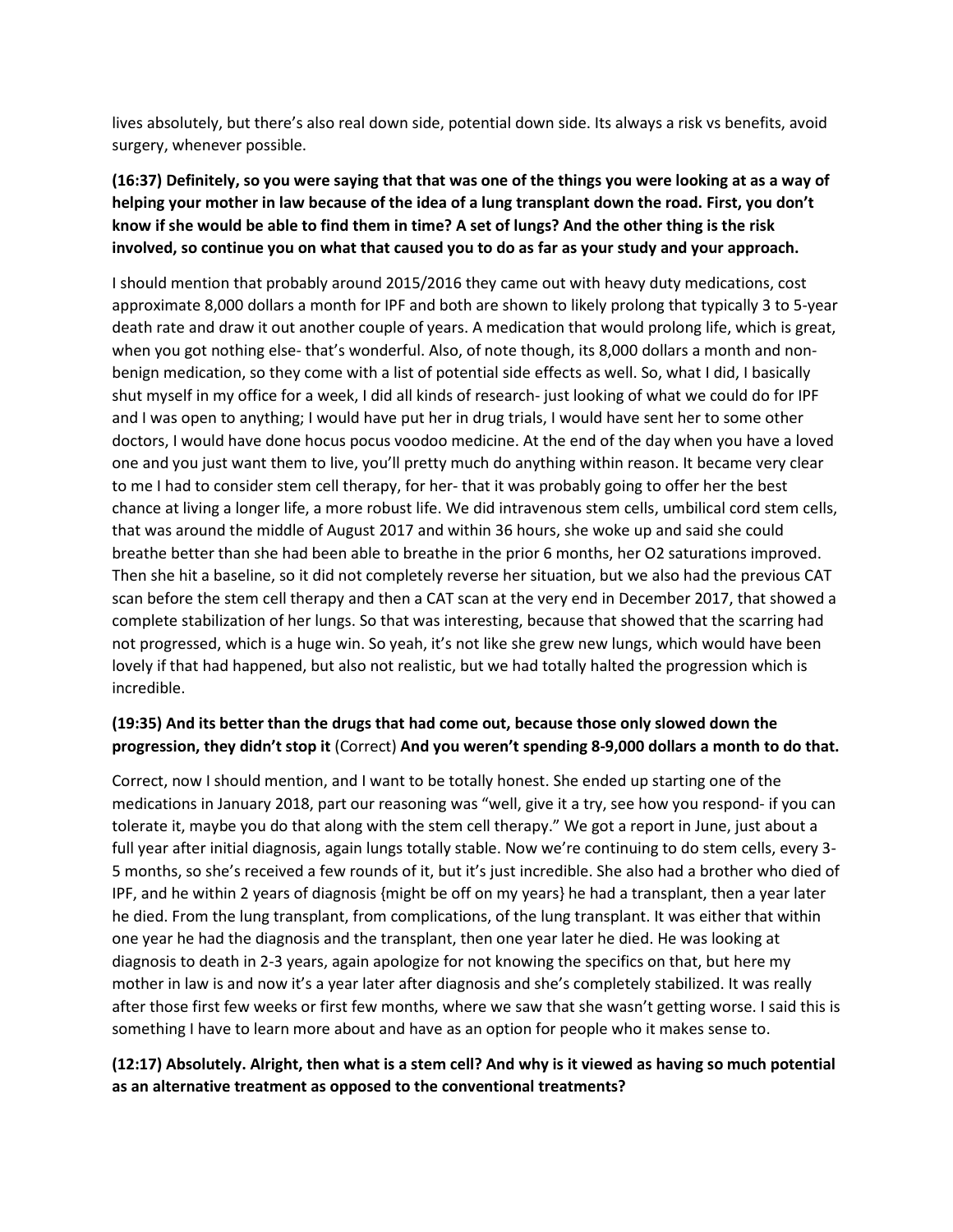First of all, there is a lot of stem cell therapy research going on now a days, and it's amazing- the world is going to explode in terms of stem cell therapy applications over the coming few years and I would anticipate that within 5-10 years, insurance probably will cover it because it does have such profound potential to heal, I will say, I say this to varies people but its as close to a silver bullet as I've seen in medicine, which is a very such a strong statement I don't say that lightly, but I've never seen anything else with such a truly healing potential.

What a stem cell is, when the sperm and the egg come together, they meet they basically form one cell and then they'll split. Those first few cells that double, and double and double, 2 cells, 4 cells, 8 cells, 16 cells- those are the embryonic stem cells. Those cells can literally turn into anything in the body, which makes sense, because we start as those cells and I'm sitting here in front of you and vice versa. We're this amazing intricate, human being. So embryonic stem cells, can literally turn into any cell in the body. By the time we're 9 months old or the first day we're born, we come out, and we still have some stem cells there floating around there in our umbilical cord and even the amniotic sac, but mostly in the umbilical cord. We use when we do umbilical cord stem cell therapy, we're harvesting those stem cells from the umbilical cord that would have been thrown away in the trash.

# **(23:10) These are.. That was a controversial thing about stem cells, several years ago people were concerned about where the umbilical cord stem cells were coming from. These are the ones that where the children are born, and they're not born by cesarean section, they're born naturally?**

They are born by c-section, so they're healthy moms and healthy babies, who have been screened for all the major communicable diseases and are negative for all of those, and they are scheduled c-sections. So, there is no emergency c-sections, they are scheduled from healthy moms and healthy babies. They're not embryonic stem cells, that's a big ethical thing as well, people were worried about 'are we killing babies or abortions'. This is not embryonic stem cell therapy that we do, you can't do that in the US, its illegal. Its really this amazing product, that would have been thrown in the trash, and now we're able to use it. These stem cells that are present in the umbilical cord, those are also the mesenchymal stem cells, specifically, those are able to turn into almost any tissue in the body, especially musculoskeletal tissue.

### **(25:25) What are mesenchymal?**

Mesenchymal, all cells are covered with proteins on the surface of their cell body, cell wall. We give a name to each one of these proteins. Mesenchymal stem cell is the name we have given to the cells with this particular protein on the surface and again, those are the work courses. These specific cells with these specific proteins on the cell wall, those are the ones that can turn into the cartilage, that can turn into the muscle, that can turn into bone. I'm going to keep going with that, there's a little bit of a misconception that the stem cells that we're injecting are doing all of the healing, they are not doing all the healing. Because it's a very small amount of stem cells that we put into the body, if you put into the joint for instance, in hope that it regenerate cartilage, well those stem cells can turn into new cartilage cells. However, it's also with all the other healing growth factors, all the other healing molecules that come along with those stem cells. Those are what able to really cause your own body to regenerate itself, which is different than injecting these cells that are just going to turn into new cartilage in this example. Its really more that we're injecting these cells into the diseased area and its causing our own body to say 'oh, we need to turn on this cartilage making ability again.' It's a beautiful system.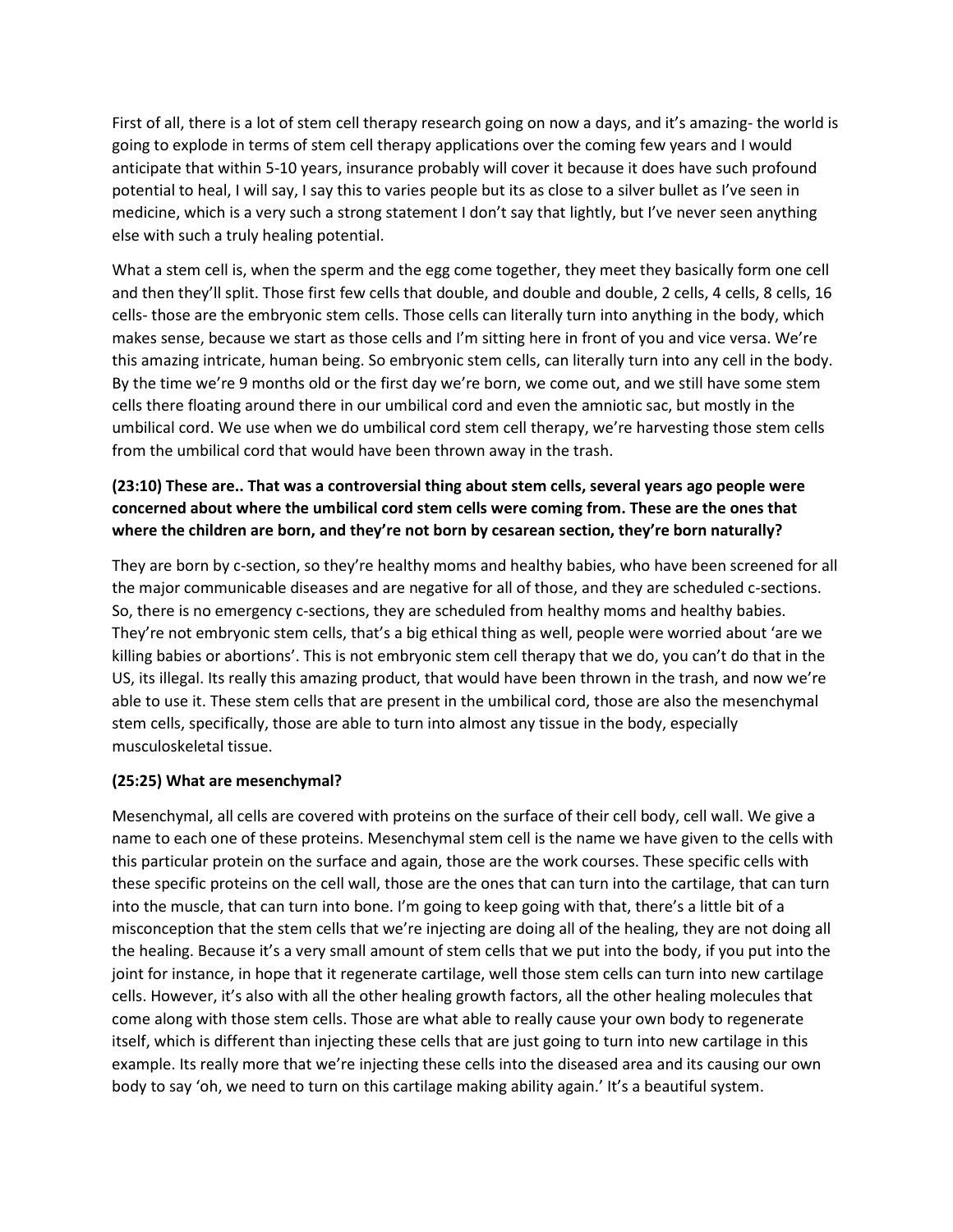**(26:04) So, it's a complex that's going, its like we discussed the other day about Vitamin C- Vitamin C is not ascorbic acid, Vitamin C is ascorbic acid with rooting and riboflavin and all the other things that go along with it and you find, in their naturally occurring environment; things like oranges or whatever, it has its entire complex and that is what Vitamin C is. Some people over the years have refined it down to its ascorbic acid, which it isn't. Same thing with the stem cells from what you're saying, it's not just the stem cells- it's the stem cells and varies other factors that go with it that cause the type of reaction that are so positive.**

Exactly, it's a beautiful example. I had mentioned the other day to you about it being it a symphony. I love the orange analogy, that you just gave with the vitamin c and I love the idea of a symphony, you don't just need one player in a symphony, you need multiple players to create that beautiful harmony, that beautiful sound. That is what the stem cell therapy really has the potential to do. These are human, natural human cells and we're putting it into the diseased area, very specifically. It's that amazing symphony that we're literally injecting to the area of the body that needs it most.

## **(27:40) Excellent. We're talking about the umbilical stem cells, but there are other types of stem cells too that could be used in therapy, what are those?**

Great question. I think what most stem cell clinics in the US are currently using are adipose, where they get it from the fat- its like a little mini liposuction that they do, or they get it from your bone marrow- so they typically go into your hip bone or pelvic bone, pull out some bone marrow and spin it down and aspirate or suck off that little layer of stem cells. Then there's also a third one, I'm just going to throw it out there, which is PRP or Plater Rich Plasma, where you basically just go in and get a blood draw and then spin it down. We do PRP in our office, as well. There are very few stem cells that you get from PRP, its mostly the growth factors you're able to collect. You're able to get this amount of blood, spin it down, suck off just the growth factors and then reinject into the area you're hoping for regrowth. I had Dr Kuo do it for my hair- my head, so I'm hoping! We'll be seeing in 6 months or 3 months, if my little balding spot on my head, gets some new hair.

## **I'll be checking back to see, we may need to do another Podcast episode, if that works well.** I think a lot guys will be wanting that, absolutely. {LAUGH}

There is the PRP, the fat cells or adipose and the bone marrow. Now these are good therapies, they are therapies that work you get stem cells out of those. Fat cells bring the literature over the last couple of years, looks like the fat cells are a little bit better than bone marrow stem cells, a lot of people are doing the adipose or fat tissue stem cell therapy nowadays. The issue is that- and I'm going to go back and use my mother in law as an example, she was 67 at the time (she is 68 now), if she had had- if I had sent her to some doctor to do adipose stem cell therapy, from her own fat, the issue is that those stem cells are 67 years old. As we age, not only does the stem cells quantity in our body diminish, the quality of what ever stem cells are still there- get worse. Her stem cells were 67 years, what do you think is going to perform better a 9-month-old from newborn vs a 67-year-old, it's pretty clear in the literature as well. I'm at much bigger propionate of using the umbilical stem cell cord and ultimately it came down to, I wanted to give my mother in law the very best option. It would have been so much easier for me to send her to some other doctor who has been doing this a long time, I would have loved to have done that, because it takes the burden off of me. However, again, it was very clear to me that she was probably going to have better chances of receiving umbilical stem cell, than her own.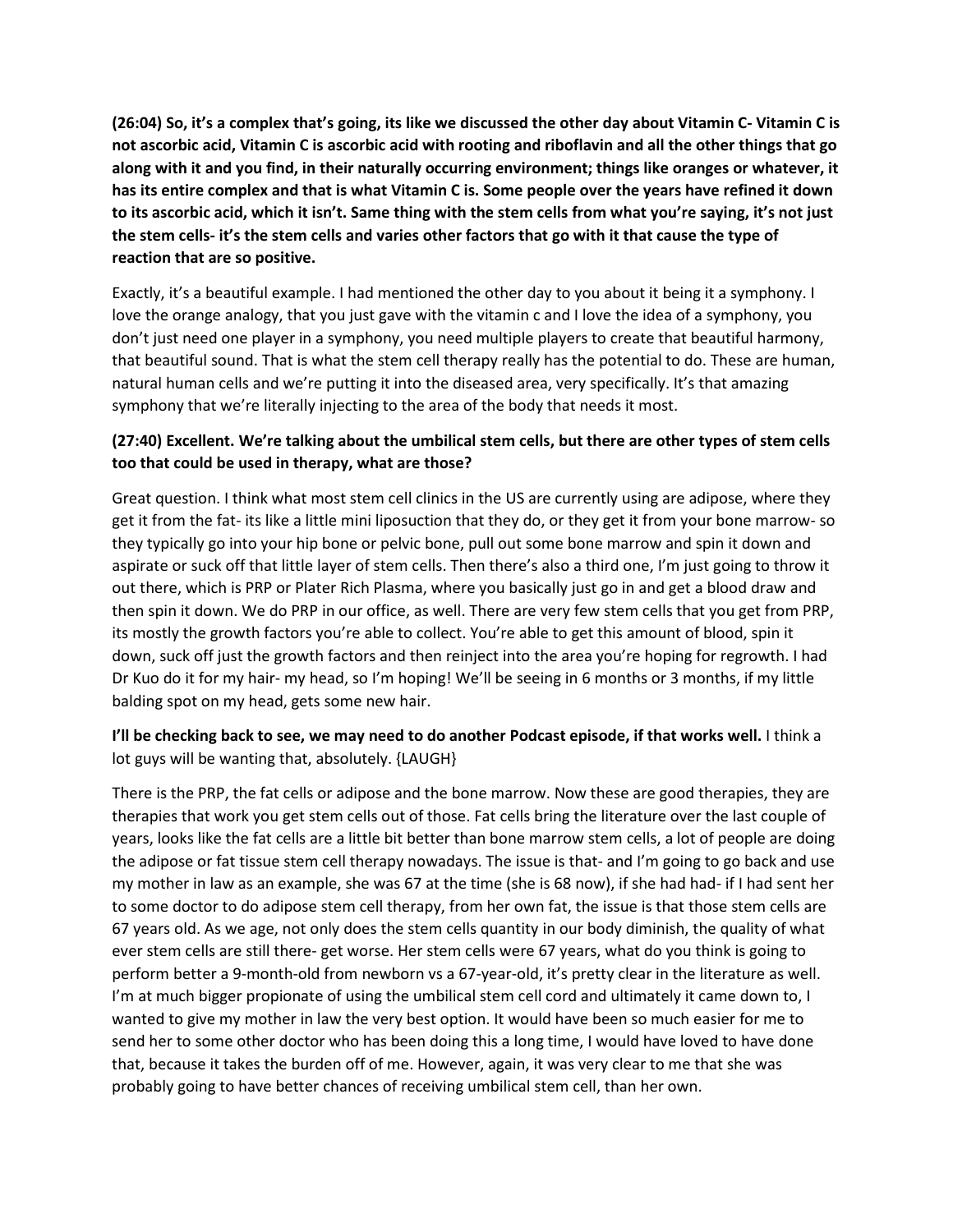## **(31:03) Absolutely, and for the adipose stem cells.. Do you go after surface layer fat or do you go through fat that surrounds the organs, is one of those better?**

No yeah, they literally get it form the belly, it's like a little mini liposuction. They don't take enough for you to notice, on the down side.

**(31:28) It's a good way for me to justify not exercising not so much, as I should be. Alright, when you're doing stem cell therapy, how do you determine how is needed, how often its done and where it's going to be injected, is there specifics on that? Because I know that's developing technology and therapy, but I would assume that those things would be pretty well set at this point?**

Yes, like you said it's a developing field, for sure. Most stem cell therapy in the US is done for musculoskeletal issues, so knee cartilage that is degraded or meniscus that is torn.

### **(32:01) Meniscus is the spongey thing in the knee?**

Correct, that gives us our padding and/or in shoulders or hips as well. That's where I don't know the exact percentage, but I'm guessing 90% of stem cell therapy from musculoskeletal condition like that. Then you run into other issues that its done for which could range in almost any other situation potentially, my mother in law it was the IPF, now when you inject it into the joint or soft tissue, its going to act on that area locally, so it's a great modality because when I inject for example, its really going to stay there and do the healing there. When you inject it intravenously, like we did for my mother in law, it actually will literally go into the blood system, which supplies the whole body. Now, the first small blood vessels after intravenous injection, happen to be in the lungs. It is used intravenously more for lung conditions, than any other conditions, so it kind of worked to our favor, that's why I wanted to do it for her, try it on her at least. But after a few days of the stem cells getting lodged in the lungs, they kind of free themselves from the lungs and then they actually go all over the body. One thing I should also mention, when you do it intravenously after that first pass effect, where they get lodged in the lungs, our body sends out little SOS signals, when we have a diseased area. In a gut situation for example, where someone might be suffering from Ulcerative collides or Crone's, and I mention this because there's definitely animal studies that show this, the stem cells will literally home into that area. Because of those little SOS signals their body is sending out from the gut, the stem cells know its this amazing symphony and they know to go there. They're not going to pinky finger, because they're not needed at the pinky finger, they're going to the gut, because that's where they are called to go into action.

## **(34:23) Excellent, so they know there is something going on because they are getting like 'hey, over here' so they go over and visit that area?**

Exactly and you asked about the quantity and that's where a lot of doctors have a lot antidotal experience, it really depends on how severe is the disease that we're going after. That's even if there's a deterioration in the knee joint, for example, if it's a very severe deterioration you're going to need more stem cells, if it's a mild deterioration you're not going to need as much. You know there's some specifics in terms the exact amount of dosing, we have a pretty good sense of how much is going to be effective, if its going to be effective. Because its an emergent field, there's no set, kind of standard guideline to follow.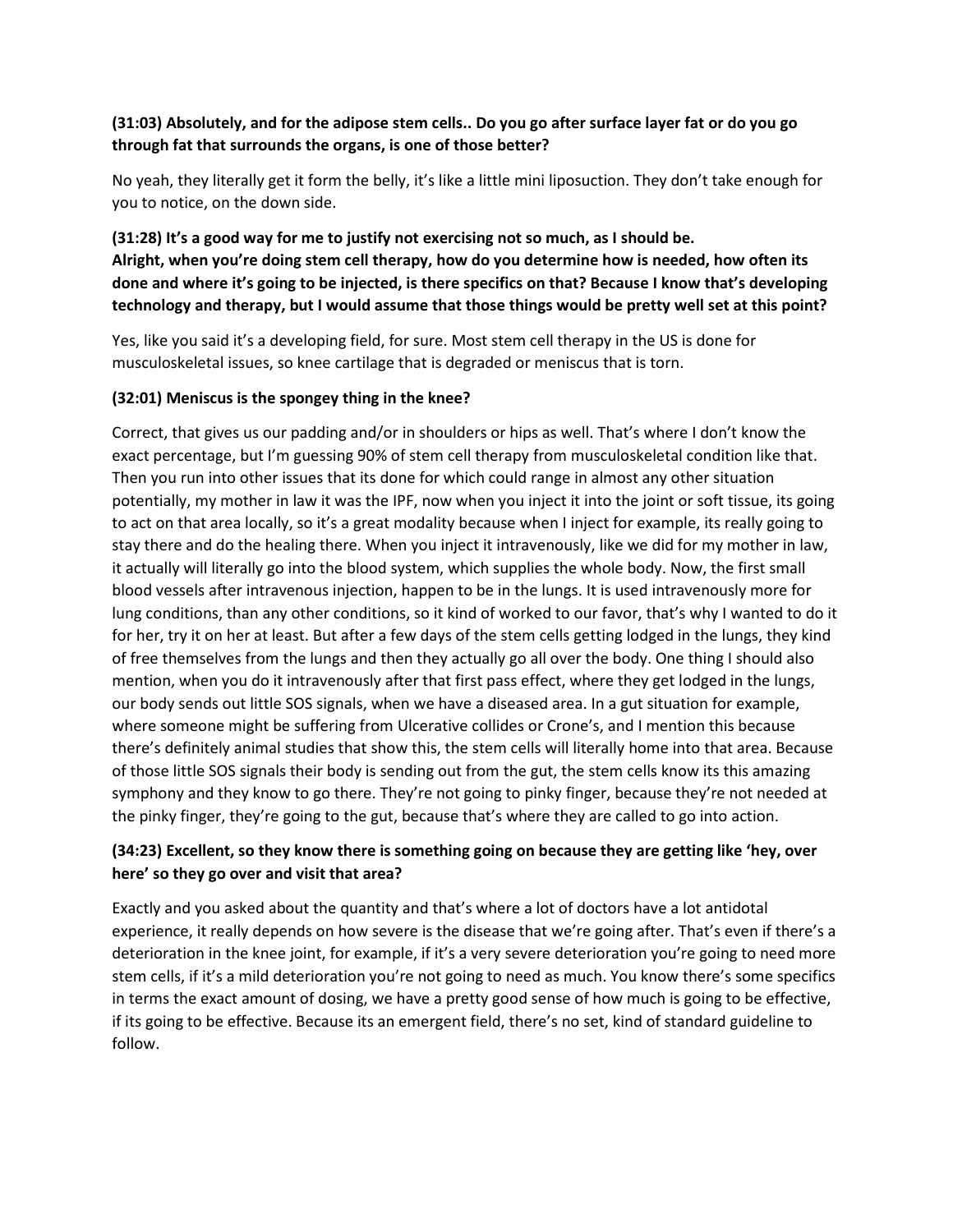## **(35:20) That makes sense, now we talked about pharmaceutical approaches and the fact that there are sometimes potentially very serious side effects? Have there been any side effects noted from stem cell treatment yet?**

I loved that you asked that question, no is the answer. That's why I love it, its not a cheap treatment, by any stretch of the imagination, but there are no down sides to it. There's literally not one recorded down side or side effect from stem cell therapy. After you get it intravenously injected, you might feel a little bit of a hot flash that last a minute or two. Obviously, anytime you're sticking a needle into somebody, there is always the potential that you might cause a little bit an infection or little bleeding or little bruising, but that's not a side effect from the stem cells- it's a side effect from the needle. Outside of that little hot flash that you might get if you get it intravenously injected, there's no documented ill side effects, which is just incredible- I mean how many things could you say that about, even most herbs. People think of herbs being really safe, but they could cause side effects too, anything in the wrong dosage is poison. I love that question, because I can say that there's virtually a 0% chance, now in theory is there a chance, yeah maybe there's a 0001% chance.

**(36:56) I would think that the only chances, I shouldn't say the only chances, I would think that some of the chances would depend on what the source of the stem cells was and how thoroughly it was checked or they were checked like if it was from another person or if it was from an infant, if they weren't checking to make sure that the mother didn't have something like- wasn't a drug addict or if she didn't have hepatitis or different things like that could get into the fluids or the cells or something that could be carried over that there is that potential. We were discussing that last time, is that it's important to make sure that when you're getting stem cell treatment, that the doctor that's doing it that their source for the stem cells, comes from a place that goes through proper protocols for checking all that stuff.**

Absolutely, completely necessary, I mean we're talking about stem cells and its so important to get good quality and that includes certainly using a blood lab, because that's who collects this- it makes sense its coming from the umbilical cord. Using a lab that goes through all the rigorous guidelines that they should be going through and its FDA cleared to do what they are doing. Also, clean source absolutely necessary and the other aspect is quality- quality matters with stem cells. This is emerging market, there's money to be made in it for those selling any kind of stem cell therapy, which is not necessarily a bad thing, but a lot people- a lot companies are hopping on board and probably cutting some corners in terms of quality. You want to know as best as possible, as best as science makes possible currently is how many stem cells are there before being frozen, because that's what happens is once they spin down these stem cells they get put in liquid nitrogen and they're stored there until they are injected, or they are shipped on dry ice and then we store them on liquid nitrogen. Probably the bigger question is how many of those stem cells or what percentage of those stem cells are still alive, when we do thaw them out right before putting them in a person, that was also part of my research when I wanted to give my mother in law stem cells, I wanted only the stuff that was going to give her the best chances. So, I vetted a lot of companies, I ended up settling on one, there was another one I really liked, but these two companies I believe are head and shoulders above most other companies- and I'm not going to mention the names of them, because I might switch companies. Ultimately, all I care about is giving my patients and my mother in law the best quality and because this is an emerging field there might come up a third company that I think is going to offer a better-quality product. Ultimately, my job is to always vet these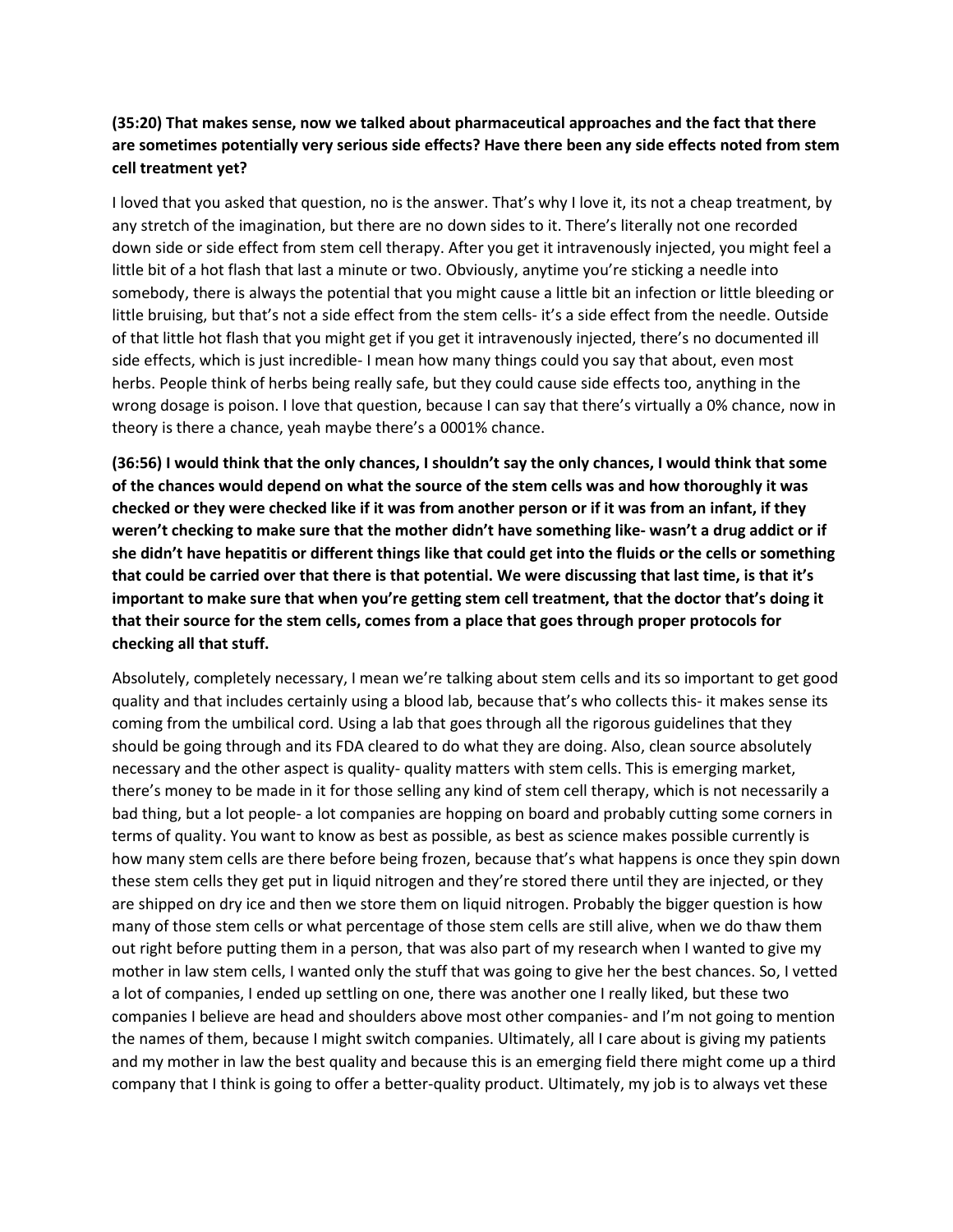companies, so we can give you the best bang for our buck, if we deem stem cell therapy to be appropriate.

**(40:05) Absolutely. So, if someone is going to see somebody, because somebody might listen to this that doesn't live locally and that wants to take advantage of the potential that comes from stem cell therapy, if they go to see a doctor as a potential for doing that, what are the best questions they should ask to make sure they are going to get the highest quality results, not only from the doctor but the stem cells that are being used?**

Ask the doctor if they know; A, where are they getting from, what blood bank are they actually getting it from. B, ask them if they have been shown data, third party data, on the viability of the stem cells after the thaw (that's probably the most important right there) C, has the blood bank been cleared by the FDA, because if they're cleared by the FDA you know they have good safety precautions, so there's that aspect and if they could give you the third party data on the post thaw viability, that's the other major aspect.

## **(41:18) Now could they also ask the doctor, what company he's using and then, maybe doing their own research?**

Absolutely, I would highly recommend that, more knowledge is always better.

**(41:31) Definitely. Because to be perfectly honest, in any emerging field a lot of times you have people jump in that aren't the most ethical, that are going for the money, that may use SUGAR WATER and call it stem cell. You want to check into things; like the doctor, whether they've had any complaints against them from the board, and how long they've been doing. Just to make sure, especially with something that's that involved.** (Yes) **If its somebody doing something simple, its still good to check them, but if somebody's got a serious condition they're trying to get help- you want to make sure they're getting the right kind of help** (Yes to all of those) **Now do you do anything differently here along with your stem cell treatment to make sure its going to get the best results possible?**

Yeah, I'd like to think so. I'm huge on overall health of the body and so if someone wants to come in here and pay us for stem cell therapy, and they just want to get it done with, fine- we can do that. But what I prefer, and what I had my mother in law do, basically go through a detoxification program first, because what I want is I want her body to be as clean as it possibly can be, so that when we inject those stem cells and growth factors into her, her body is going to be able to turn around and do the healing that it needs to do. So, we really maximize it, as best as we know how, and our protocols will change over the months and years as we learn more and more on how to maximize someone's health, but it's a huge thing. Typically, for the average person we love for them to go on a 10 day or maybe even a 21-day detox, I would- this is a tall ask, but I would love to see someone do a 3 day water fast beforehand, if they could tolerate it (or even a 4 or 5 day water fast), there's some literature emerging that may suggest that could really prime the body and make it receptive to that stem cell therapy, as well as turn on your own stem cells that are already there. We all have stem cells even the oldest ones of us have stem cells, we just don't have enough often times. Then, we do add a few supplements here and there-I'm not even going to name names of what we give because that will also change over time as well, and it varies from person to person. Nobody is the same. We don't give one protocol for everyone, we don't have this pre-stem cell protocol that we just stick to, we really individualize it. But, huge fan of priming the body, again, this is what I did for my mother in law, we changed things around a lot, and I believe I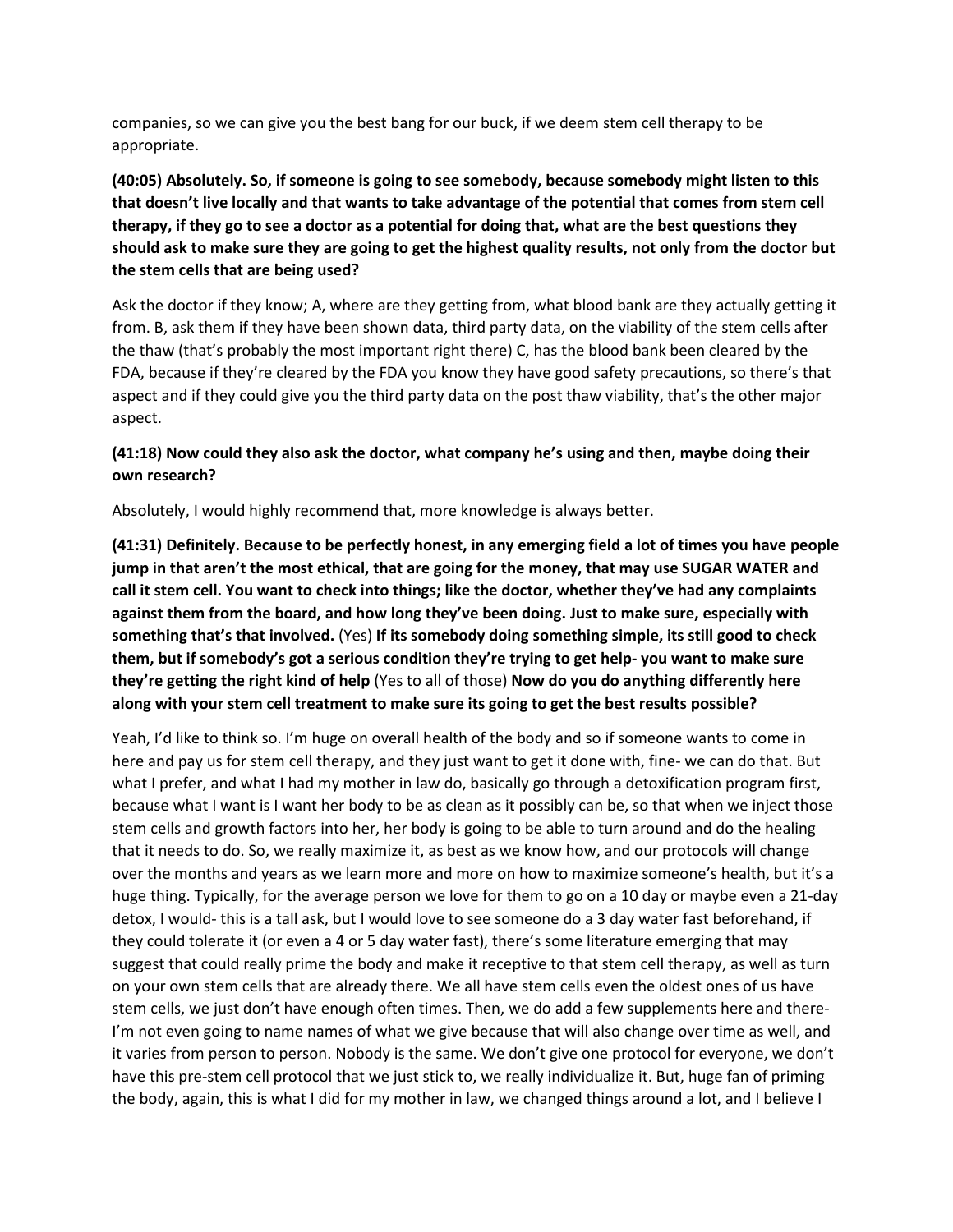have no proof of this- but I believe that that made her stem cell therapy that much more effective. We do have proof that she's stable almost a year later, which is just incredible.

**(44:32) Absolutely, and it makes a lot of sense to approach it that way. I know my brother does, when he puts people on diets for weight loss, a lot times he will have them do a liver detox before doing that, because of course the liver is what cleans the whole body and if you have a lot of junk going on in the body, it's going to adversely affect it and make it harder for your body to do any of those things like losing weight or healing itself and so on and so forth. It's a very smart approach that you have on that and you use nutrition other than with stem cell therapy as far as with your patients?**

Yes, definitely I mean when we're going for optimal health and that's what we're going for with everyone who walks through the door, there's almost always A, nutritional opponent... Now some people are way more ahead of the game on that front, some people are not ahead of the game on that front. We really meet people where they're at, figure out where they're at and really work with the person because that's so important, I work with them wherever they're at from a mental state, because we can't just give orders, if I just shout off some orders, give people 10 things to do, maybe they'll do a couple of them, maybe they'll do all of them, but how long are they going to do that for. So, I'm really a big fan of individualizing treatment, meeting people where they're at and really going as far as they want to go on the healing front. Teaching them, giving them the tools.

**(46:02) You're correct, trying to get somebody to do something, if they don't come to the realization them self that they need to do it, it's going to be like trying to force a kid to go to bed at night, when they want to stay up.** (Yes, that's a great analogy) **So, the educational aspect of things, is quite vital. It's a very smart way to approach it.**

I think doctor in Latin means teacher, if I'm not mistaken **(Yes, the root of it)** That's what I view myself as a teacher to my patients or clients and the better job I do, the better you or 'they' (patient) will end up.

**(46:50) Absolutely. Now I can see how busy you are, so I can imagine you aren't able to accept everyone who wants to see you as a patient, because of that you probably look for certain qualities in a perspective patient when you're deciding whether you can help them and whether you should accept them as a patient or not. What are those types of things that you need to see in a patient to make sure you're not going to be wasting your time or their time by having them come in here?**

Number 1 committed person, someone who is really committed to their health. You know, there's plenty of other doctors who people could go to for this prescription or that prescription, if they just want something to hop on to for their depression, go to some other doctor. Because there's plenty of doctors, good hearted doctors who can do that for you. So, I'm really looking for people who want to be helped, that's the only thing- if they want to be helped, then we can work together.

# **(47:46) Well there's that aspect but there's another aspect too, which is if they're willing to be responsible for their results because you had mentioned before about somebody who is just going to come in and they're going to want you to do XY&Z, you won't get the best results if they think you're going to make the change in them, if they're not willing to make the changes themselves.**

Totally true. I mean I still have patients that have been with me a long time- I have a lot of patients who have been with me since 2011, but some of them are so into and so proactive and willing to be open,